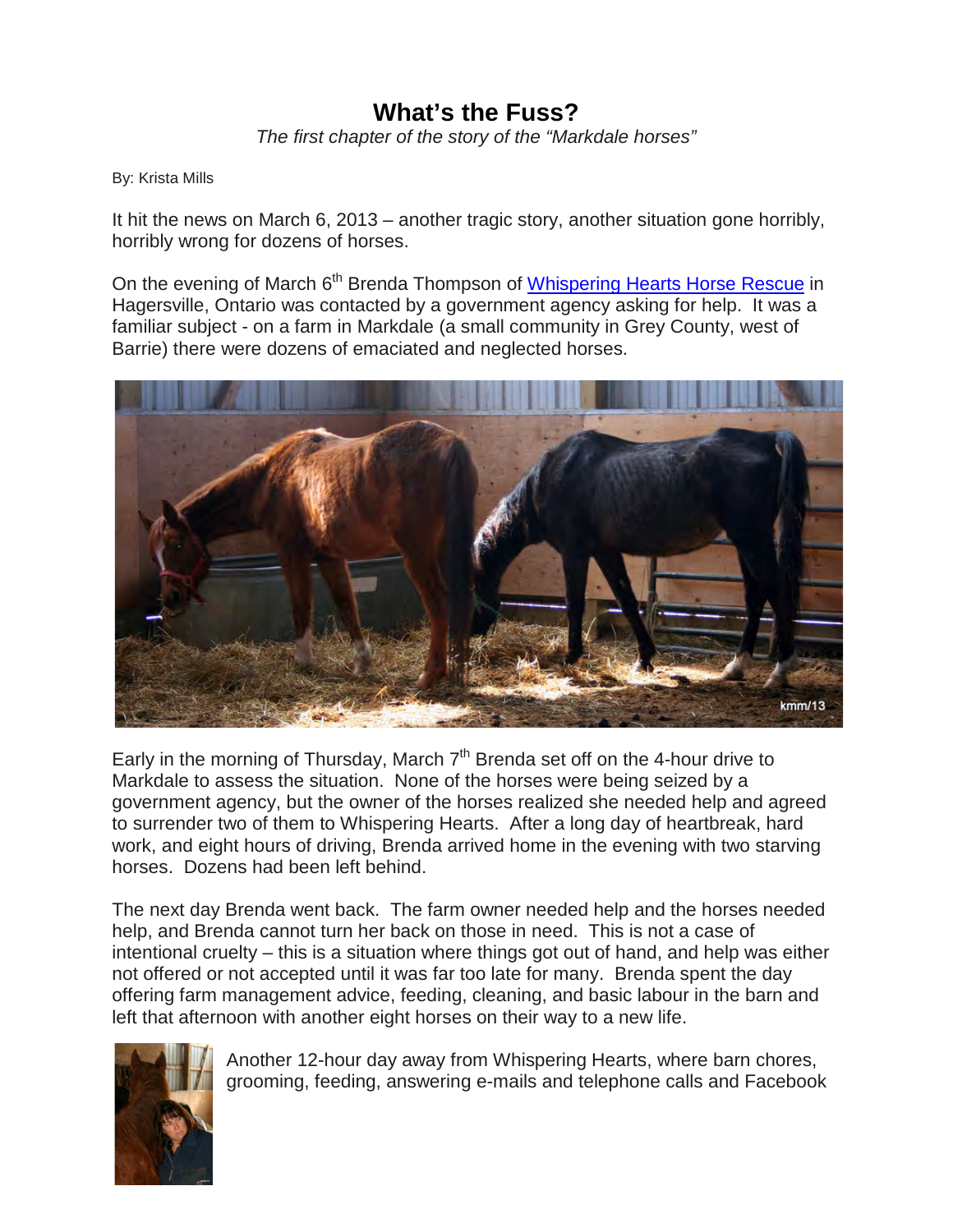posts, and records upkeep awaited. And now there were ten horses in need of immediate assessment and attention.

Another sleepless night for Brenda and her husband Dave, another night spent checking on the new rescues every few hours to make sure they were all still standing.

Saturday, March  $9<sup>th</sup>$ . No trip to Markdale in the cards today, not because there are no horses in need left there, but because the ten already surrendered to Whispering Hearts needed assessment, veterinary attention, grooming, medicating, and documentation.

The following day, Sunday, was set aside for weighing, measuring, and taking intake photographs of the ten new arrivals. I can write about this day from personal experience as I went to Whispering Hearts to help take the intake photographs. It was a gorgeous, warm, sunny day and hope was in the air with this first taste of spring.

The Markdale mares and geldings were in the arena, the three stallions were in their stalls, and to my untrained eye the situation certainly looked much better than the last time I had been out, in November, to see the "Milagro's Journey" horses. Certainly far, far, far from good – but better. Brenda and I and two other volunteers photographed each horse to note its overall condition and health issues specific to each horse. I commented to Brenda that Whispering Hearts is the only place in the world where I am



comfortable lying down in a stall under a stallion's belly to take a picture.

Four hours later, we were in the last stallion's stall, just wrapping up. Each horse had been "weighed" (with a weight tape) and measured, and all the file photographs had been taken. The hoof neglect, the filth and feces and shavings embedded into their chests and bellies, the lice, the botfly eggs, the matted manes and tails, and the injuries and wounds had all been documented.

Frantic calls suddenly came from the arena – a horse was lying down and could not get up. I started remembering the Milagro pictures I had seen; I did not want to experience that personally. However, it's kind of funny what you can do when you suddenly find yourself in a situation where someone needs help. I would have liked to have panicked and run right out of the barn and gotten in my truck and driven home to await the posting of the outcome on Facebook. But I did not – this horse's very real and immediate struggle against death was happening in front of my eyes and it needed to be documented.

Brenda rushed into the arena. Dave was sent for, the arena was cleared of volunteers, and the only sound was Prince's laboured breathing. He was stretched out on his side,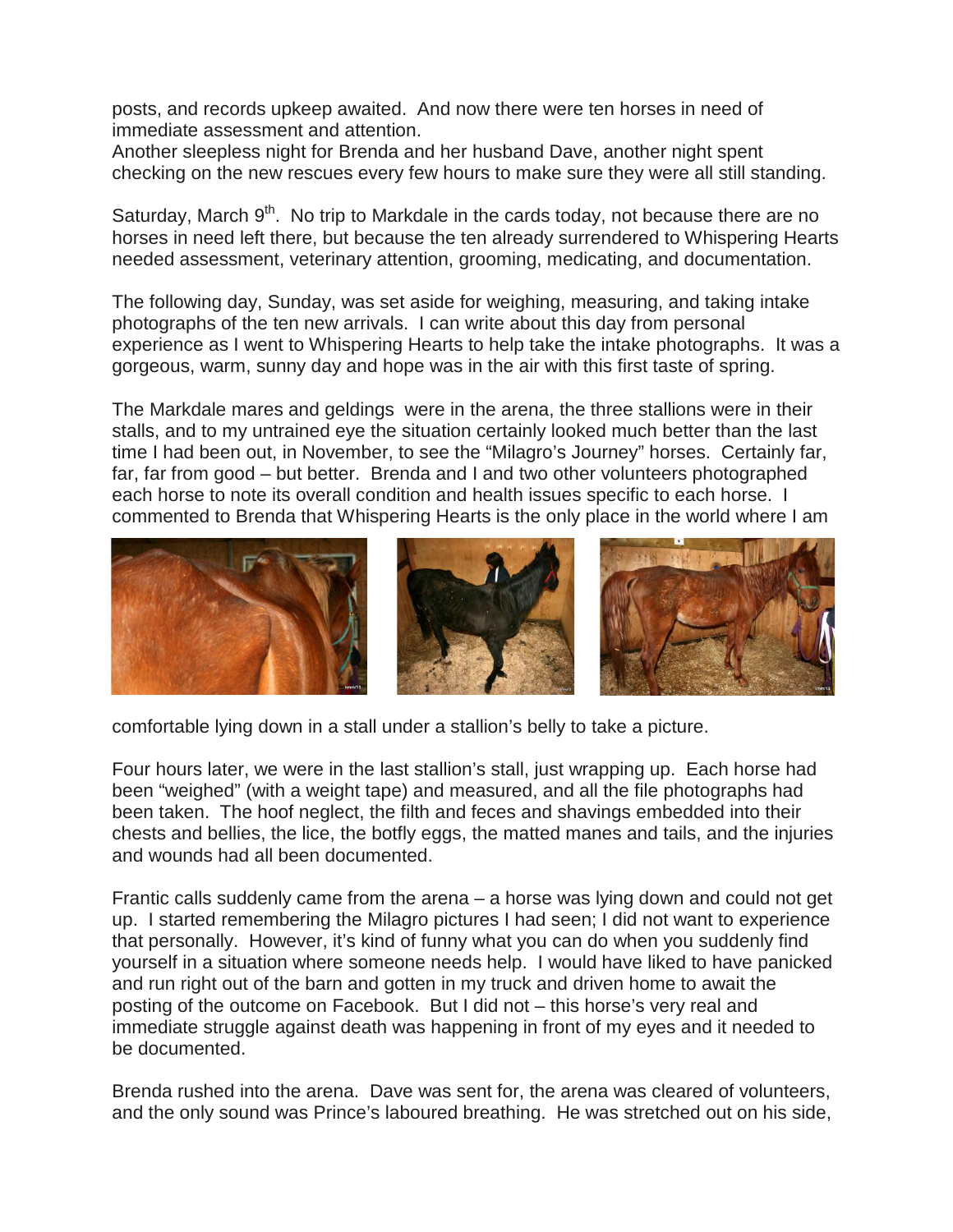covered in sweat, and he was in such excruciating pain that his lips were pinched up over his teeth and his eyes were glazed. As I think back on that moment, I am grateful that I was behind a camera, which seems to remove you a step from things happening right in front of you. My heart was breaking – for poor Prince, who had come so far only to come to the end (so it seemed to me), and for Brenda and Dave, whose determination was showing in their eyes only through the tears and desperation. They were NOT giving up on him, no matter what.

No one knew what was wrong with Prince. Was it colic? His fat and muscles had all been absorbed by his body in his struggle to survive, had his body started consuming its own organs - was it heart failure, or kidney failure? Prince's blood work had not yet come back as it had only been taken the day before. Without knowing what his real condition was, many medications given to him could do



him even further damage. What can you do to save a horse seemingly dying before your eyes if you do not know what is wrong?



Brenda pulled, Dave pushed. Prince finally struggled to his feet. Even the chickens were quiet as everyone held their breath to see if he could stay up. Dave gently started to walk Prince around. Every time he stopped Prince would try to lie down again. In case it was colic (which can kill a horse if it rolls and causes its stomach to twist) the one thing we knew we could do was prevent Prince from rolling. Around and around the arena Dave led him, while Brenda frantically tried to reach the on-call veterinarian. Prince's

back legs were wobbling as he walked, and every few minutes he would drop to the ground and the struggle to get him up began again. A muscle relaxant and pain reliever was given, half a normal dose, in the hope that at the very least it would ease his suffering.

Almost an hour goes by. Prince is again stretched out on the ground, although the drugs have started to take effect and his breathing is starting to ease and the sweat is starting to dry; he is no longer in agonizing pain. The question remains – why? What is wrong? Finally the vet arrived (she had been at another emergency call, and had been going from one emergency to the next for 36 hours – she did arrive as quickly as she could). She



assessed Prince and determined that he was not in heart or renal failure, and it was not colic. Twenty people exhaled in relief. As best as she could determine, Prince's muscles were so wasted that the opening between his small and large intestines was not opening properly, so there was a build-up of gas which he could not release. Gas! Rolling the dice and giving him the muscle relaxant may actually have saved his life.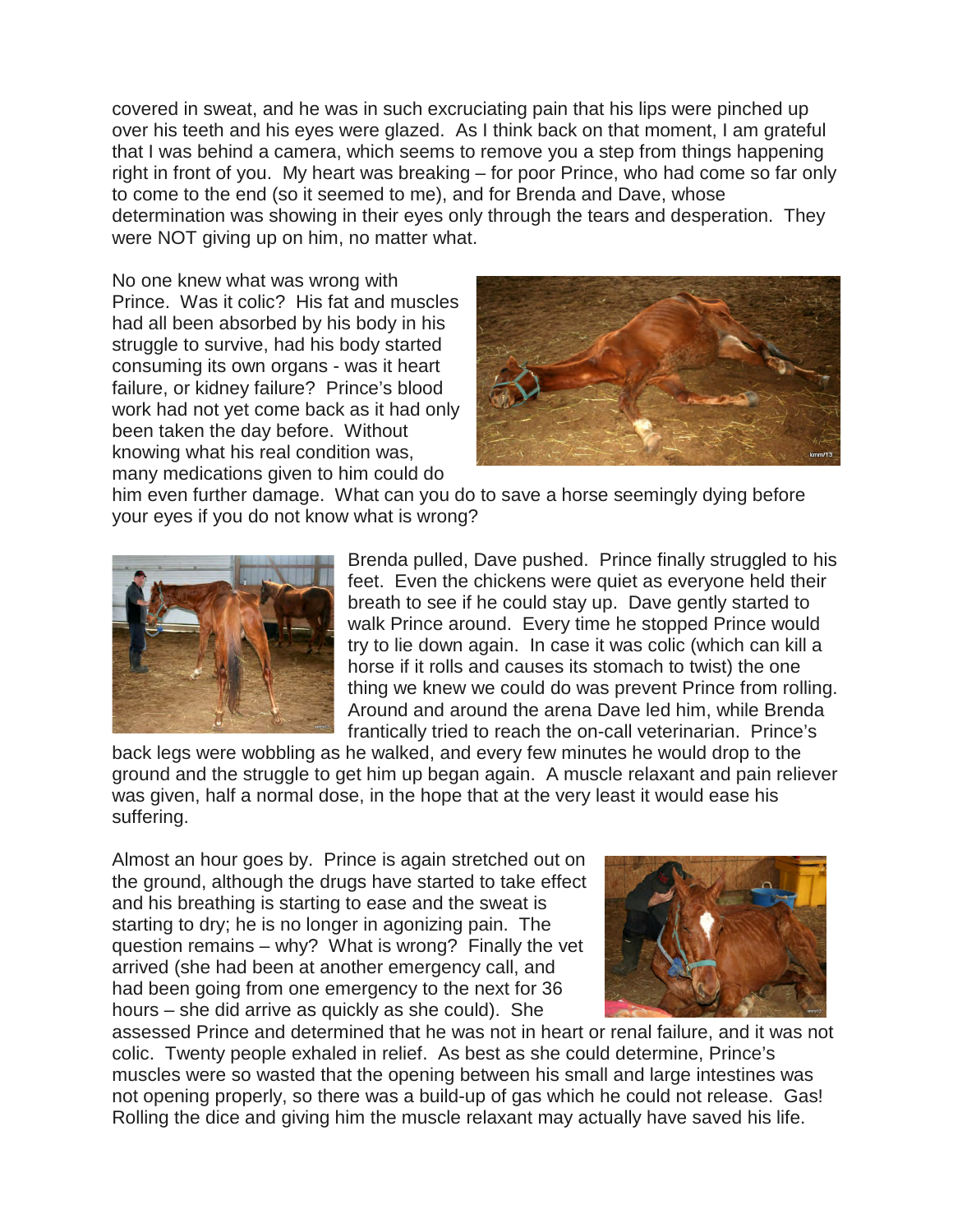

Prince was soon back on his feet. He went straight to the hay and started munching away as though nothing at all had happened. I swear he looked around at everyone, at the blankets and vet's gloves and various "emergency

situation detritus" scattered around the arena and looked at us as if to say, "What's the fuss?"

Yes, what's the fuss? Just another day at Whispering Hearts, actively saving lives. Well, that was not just another day for me and it is firmly etched in my memories, in the "do not look at" compartment. But I keep pulling those pictures out and looking at them. This situation cannot be ignored. Prince did not find himself in this condition on his own. Prince and all of the other horses at the Markdale farm find themselves in this condition because of the failure of people – horse owners, veterinarians, the public, and the government agencies put in place to prevent cruelty and neglect.



On March 11<sup>th</sup> and 12<sup>th</sup> four more horses were surrendered to Whispering Hearts from the Markdale farm; two were brought home, and two miniature horses were re-homed by Whispering Hearts. This means fourteen horses were saved, from that one farm. There were also horses boarded there who have since been moved, and other horses have been re-homed by the farm owner herself.

A few horses will remain at the Markdale farm, but they will not be abandoned. Brenda will continue to make the 4-hour drive on a regular basis to help ensure that they are being looked after. Brenda is also monitoring and assisting with another case in nearby Dundalk which has not hit the news.

The mandate of Whispering Hearts is to help horses in need; not to judge, not to persecute, and not to showcase. Brenda tries to work with farm owners in need, and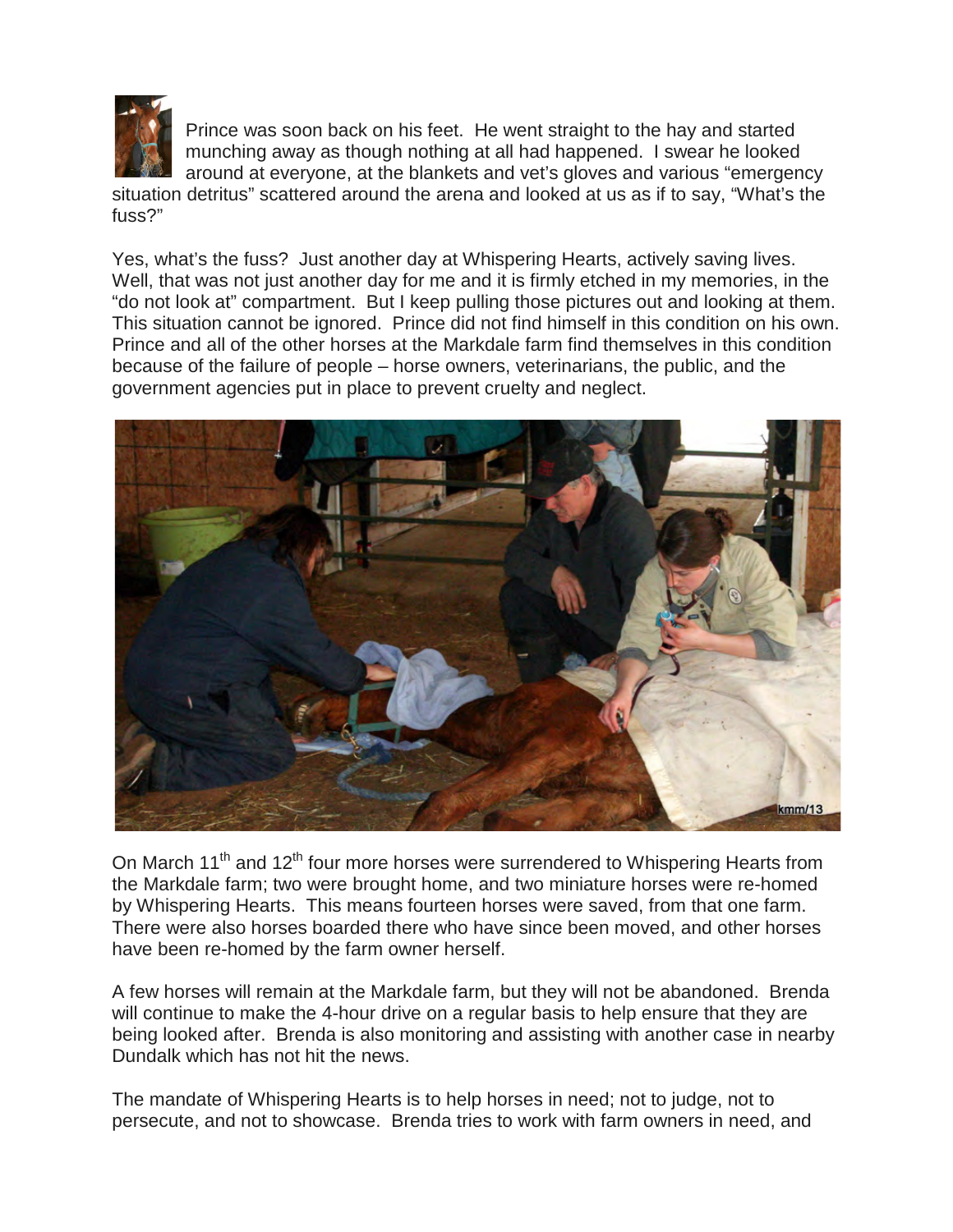her hope is that there is not a horse owner out there who is in dire straits and is afraid to come to her for help.

Whispering Hearts is now working with the Ontario Ministry of Agriculture and Food and the Ontario Equestrian Federation on this case. More needs to be done by the government agencies to help prevent these situations before it is too late. The Markdale farm is not a unique situation.

This year has been extremely difficult for many horse owners. First the hay crops were devastated by worms, then severe drought hit. The price of hay has skyrocketed, and we are having to go further and further afield to find hay. The sudden racetrack closures have left hundreds of racing stables in a state of limbo, with thousands of horses facing an uncertain future. Horse owners who were just managing now find themselves unable to cope, and finding homes for horses is all but impossible.



This has been the busiest winter for Whispering Hearts since its start in 2008. Twenty-nine critical cases have been taken in over the last four months.

The five "Milagro's Journey" horses who arrived in November have now been rehabilitated to the point where they are ready to start their training. The Markdale horses have only just begun their journey. They have been vet-checked, had blood profiles and fecal tests (for internal parasites) done, been de-wormed, de-loused, and groomed. They are now on a structured feeding program to slowly bring up their weights. The three stallions will

be gelded once they are healthy enough for that to be done. It is a long, long road ahead for them and they will most likely be at Whispering Hearts for at least a year.

There are now 63 horses at Whispering Hearts Horse Rescue. Some have completed their journey and are awaiting new homes. Some are assured of living out their lives at the rescue and are awaiting sponsors. And the rest are still traveling their road of recovery. Whispering Hearts welcomes your support – whether by way of financial donations, donations of needed items such as shavings, vitamin supplements, or food, or by volunteering your time.

To following the ongoing stories of the Markdale horses, the Milagro's Journey horses, or to help support Whispering Hearts, please join the Facebook [page](https://www.facebook.com/%23!/groups/25909115447/) or visit the website at [www.whhrescue.com.](http://www.whhrescue.com/)

As I was finishing this story, a comment was posted on Facebook in response to my question of how the people of Whispering Hearts manage to do this day in and day out. The response brought a tear to my eye as it really does sum it up: